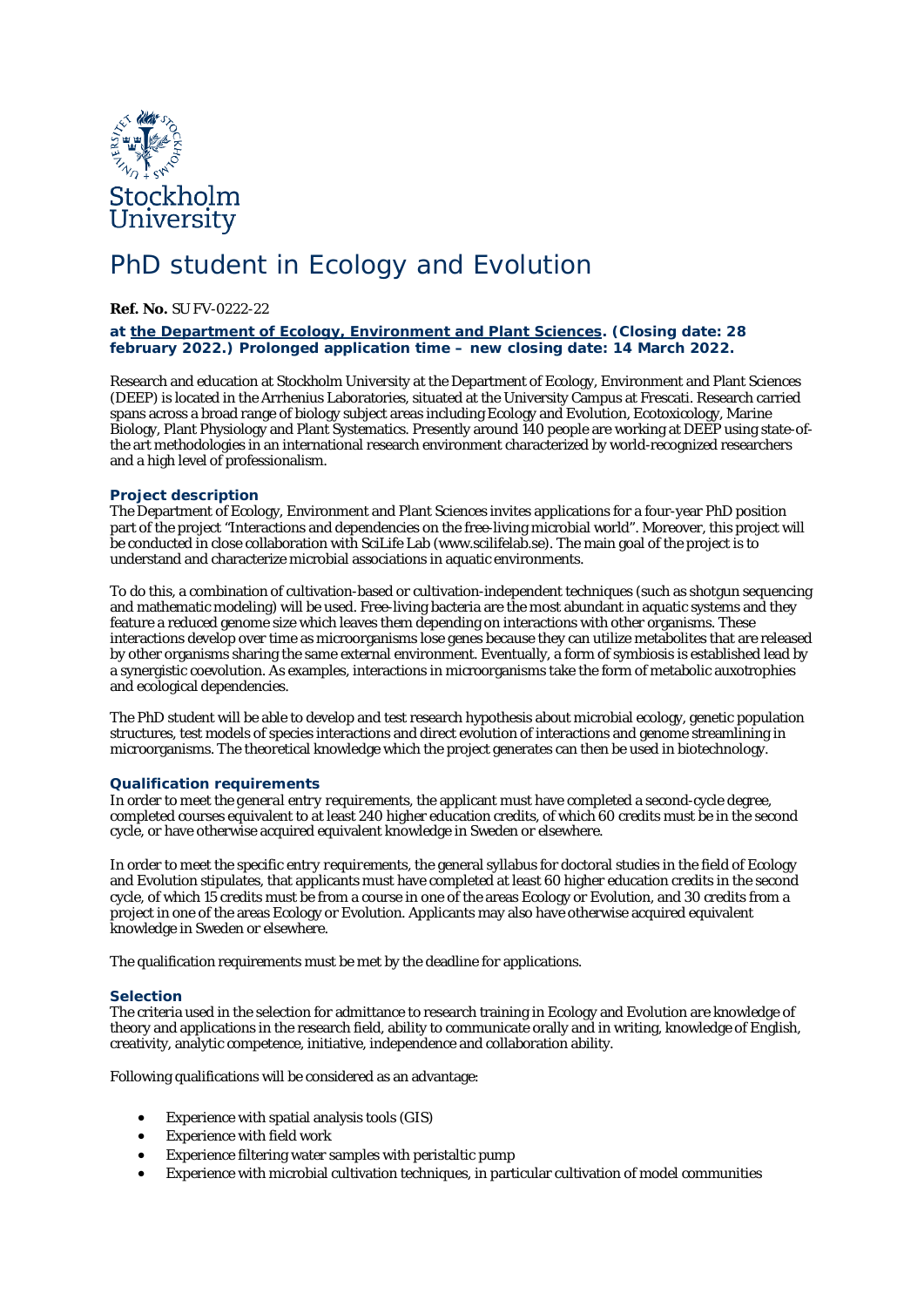- Experience with flow cytometry
- Experience with molecular biology techniques, in particular DNA extraction
- Knowledge of statistics and statistical computing packages
- Experience with bioinformatics tools and network analysis.

Admission Regulations for Doctoral Studies at Stockholm University are available at: [www.su.se/rules and](https://www.su.se/english/staff/organisation-governance/governing-documents-rules-and-regulations/education/admission-regulations-for-doctoral-studies-at-stockholm-university-1.270190)  [regulations.](https://www.su.se/english/staff/organisation-governance/governing-documents-rules-and-regulations/education/admission-regulations-for-doctoral-studies-at-stockholm-university-1.270190)

#### **Terms of employment**

Only a person who will be or has already been admitted to a third-cycle programme may be appointed to a doctoral studentship.

The term of the initial contract may not exceed one year. The employment may be extended for a maximum of two years at a time. However, the total period of employment may not exceed the equivalent of four years of full-time study.

Doctoral students should primarily devote themselves to their own education, but may engage in teaching, research, and administration corresponding to a maximum of 20 % of a full-time position.

Please note that admission decisions cannot be appealed.

Stockholm University strives to be a workplace free from discrimination and with equal opportunities for all.

#### **Contact**

For more information, please contact project leader Sarahi Garcia, telephone: +46 8 16 12 11, [sarahi.garcia@su.se.](mailto:sarahi.garcia@su.se) Further information about the position can be obtained from the Subject Representative Tanja Slotte, telephone: +46 8 16 37 52, [tanja.slotte@su.se.](mailto:tanja.slotte@su.se)

#### **Union representatives**

Ingrid Lander (Saco-S), telephone: +46 708 16 26 64, [saco@saco.su.se,](mailto:saco@saco.su.se) Alejandra Pizarro Carrasco (Fackförbundet ST/Lärarförbundet), telephone: +46 8 16 34 89, [alejandra@st.su.se,](mailto:%20alejandra@st.su.se) [seko@seko.su.se](mailto:seko@seko.su.se) (SEKO), and PhD student representative, [doktorandombud@sus.su.se.](mailto:doktorandombud@sus.su.se)

#### **Application**

Apply for the position at Stockholm University's recruitment system. It is the responsibility of the applicant to ensure that the application is complete in accordance with the instructions in the job advertisement, and that it is submitted before the deadline. We recommend that you hand in your application, including necessary documents, in English.

Please include the following information with your application

- Your contact details and personal data
- Your highest university degree
- Your language skills
- Contact details for 2–3 reference persons

and, in addition, please include the following documents

- Cover letter (2-3 pages), containing
	- Your expectations from, and intentions with the education
	- Why you are interested in the specific project
	- What makes you suitable for the specific project
- CV degrees and other completed courses, work experience and a list of degree projects/theses
- Degree certificates and grades confirming that you meet the general and specific entry requirements (no more than 6 files)
- Degree projects/theses (no more than 6 files).

The instructions for applicants are available at: [How to apply for a position.](https://www.su.se/english/about-the-university/work-at-su/how-to-apply-for-a-position)

#### **You are welcome to apply!**

*Stockholm University contributes to the development of sustainable democratic society through knowledge, enlightenment and the pursuit of truth.*